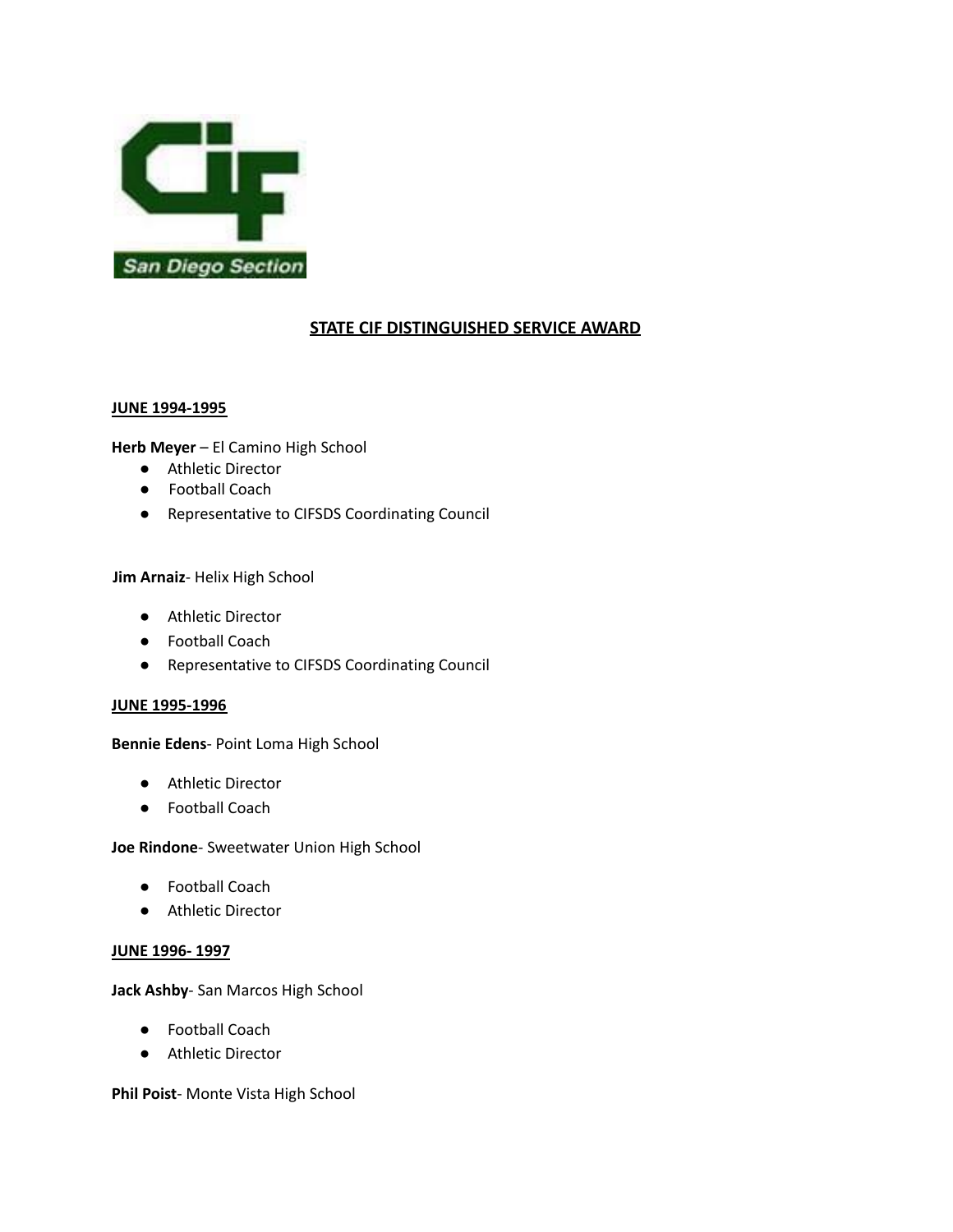- Swimming Coach
- Athletic Director

### **JUNE 1997-1998**

**Nancy Accerio**- Hilltop High School

- Coach
- Womens Coached Representative to the CIFSDS Coordinating Council

# **Richard Draz**

- Retired Coach
- Current Tournament Director

### **JUNE 1998-1999**

## **Debby Ahrenstein**

● Assignment Secretary

# **Butch Lee (Posthumously)**- University of San Diego High School

● Womens Soccer Coach

# **JUNE 1999-2000**

**Lois Craig**- Point Loma High School

- Retired Coach
- Athletic Director

# **Bruce Ward**- Escondido High School

- Former Coach
- Athletic Director
- Member of the CIFSDS Coordinating Council

#### **JUNE 2000-2001**

**Joseph Graybeal**- Oceanside Unified School District

● Member of the Board of Managers

### **Jan Jessop**- CIF San Diego Section

- Commissioner from 1996-2000
- CIFSDS Assistant Commissioner form 1996-1997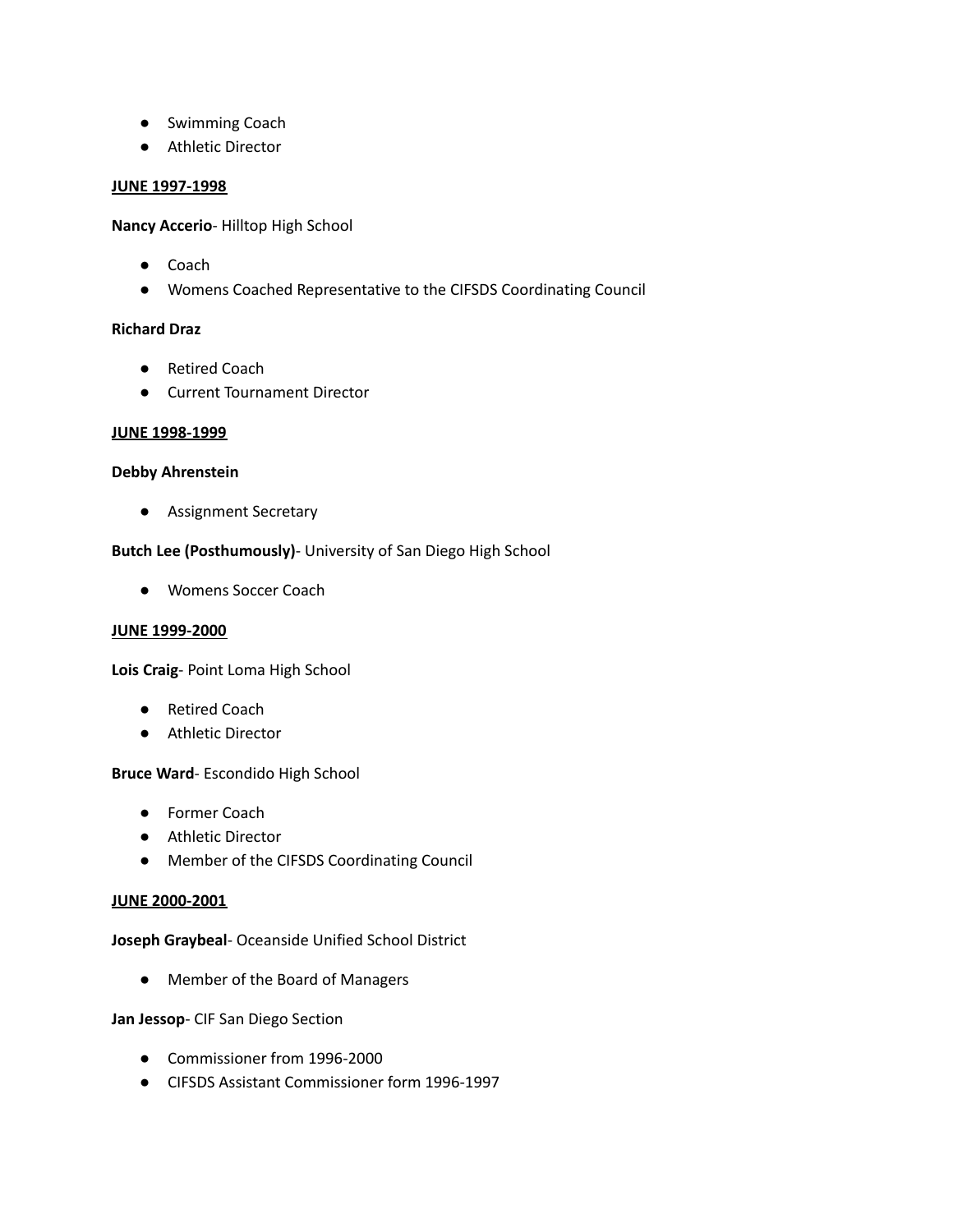● Former Coach

# **JUNE 2001- 2002**

# **Robert Breitbard** – San Diego Hall of Champions

- Friends of High School Athletics
- Founder of Breitbard Certificates Award Program and San Diego Hall of Champions

# **Mimi Test**- Helix Charter High School

- Assistant Principal
- Former Coach

# **JUNE 2002-2003**

# **Merideth Marcus**- San Pasqual High School

- Former Coach
- Athletic Director
- Member of the CIFSDS Coordinating Council

# **John Shacklett**- Morse High School

- Football Coach
- Athletic Director
- Former Member of the CIFSDS Coordinating Council

# **JUNE 2003- 2004**

# **Dan Kuiper**-Francis Parker Upper School

- Athletic Director
- Coach
- Member of the CIFSDS Coordinating Council

# **Marianne Perrault**- Mar Vista High School

- Assistant Principal
- Athletic Director
- Coach

# **JUNE 2004-2005**

**Anne Meigs**- Torrey Pines High School

● Athletic Director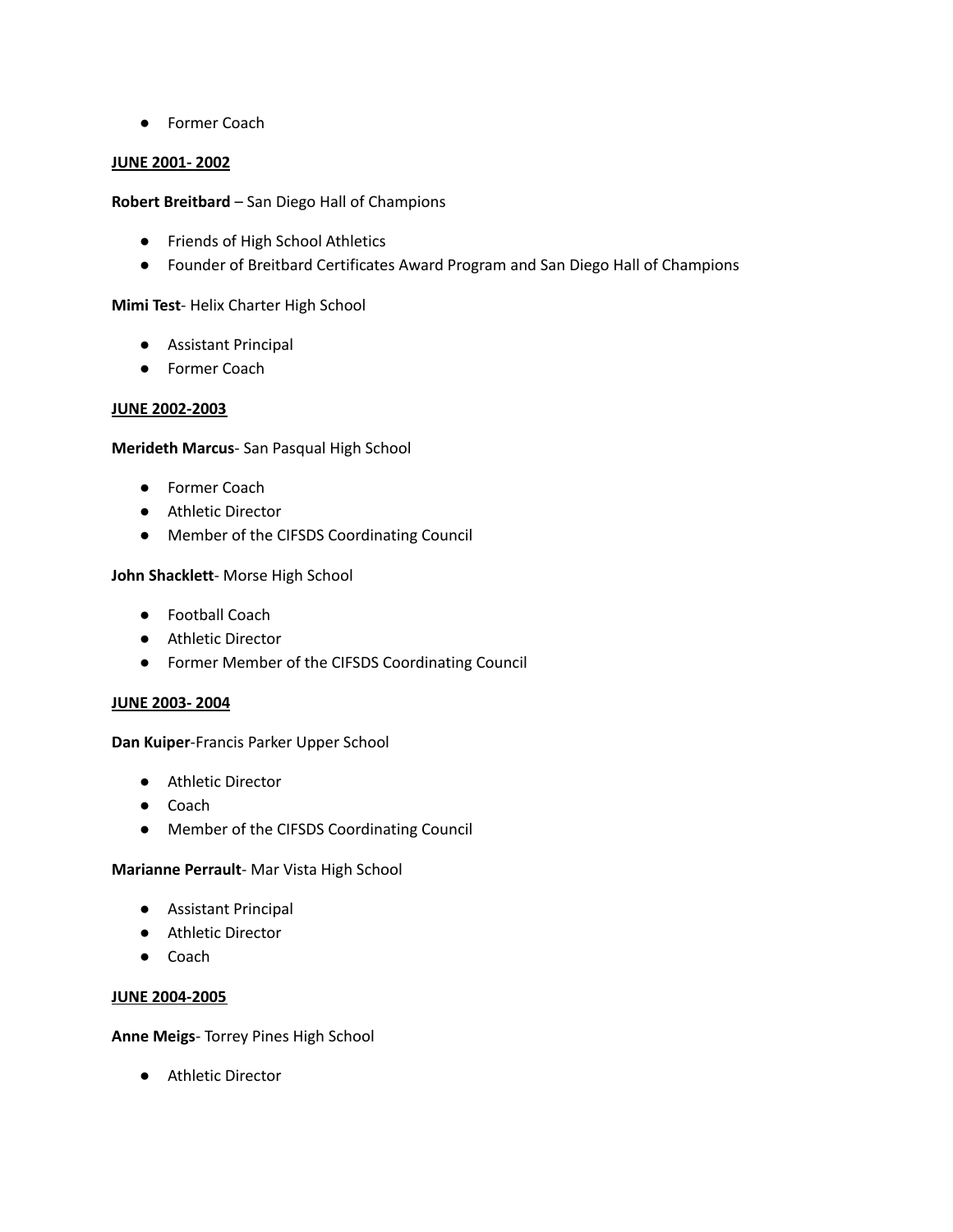- Coach
- Member of the CIFSDS Coordinating Council

**Brian Wilbur**-Grossmont Union High School

- Administrator
- Conference President
- Member of the CIFSDS Coordinating Council

### **JUNE 2005-2006**

### **Mary Anne Stro**- Sweetwater Union High School District

- Retired Coach
- Administrator
- Member of the CIFSDS Coordinating Council

### **Raymond Alvarado**- Calexico High School

- Administrator
- Member of the CIFSDS Board of Managers, State CIF Representative to Federated Council

### **JUNE 2006-2007**

# **Dr. Peggy Lynch, Ed.D.**- San Dieguito Union High School District

- Superintendent
- Member of the CIFSDS Board of Mangers
- State CIF Representative to Federated Council

# **James Sibbett**- San Diego County Football Officials Association

- President and Board Member of the SDCFOA
- President and Board Member of San Diego Country Track Starters Association
- Member of the CIFSDS Coordinating Council

#### **JUNE 2007-2008**

# **Monique Lamphiere-Tamayoshi** – Mt. Carmel High School

- Educator
- Gymnastics Coach
- CIFSDS Gymnastics Advisory Committee Representative
- CIFSDS Meet Director
- 2006 California Gymnastics Coach of the Year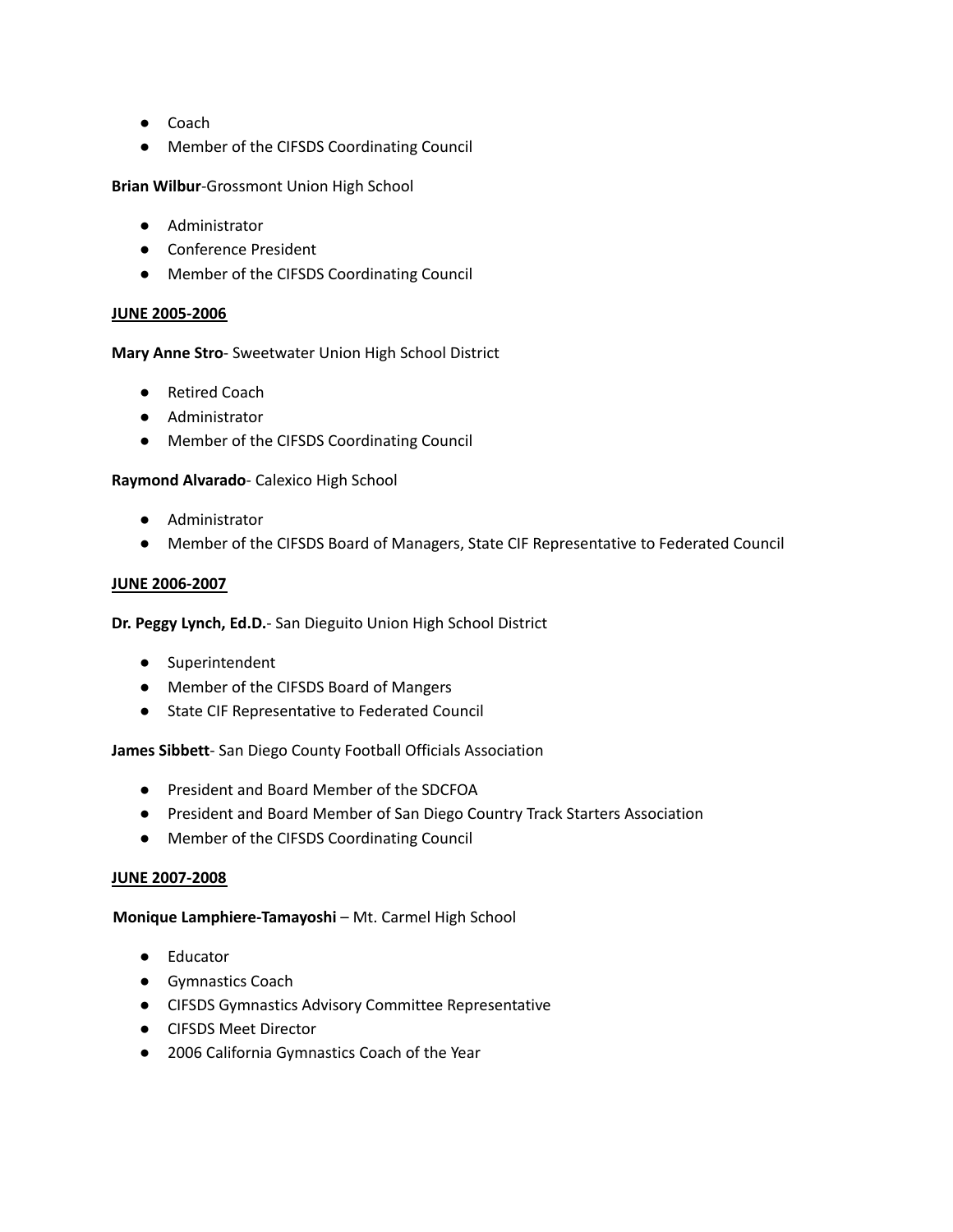**Mike Cummings** – Valley Center High School

- Educator
- Cross Country/Track & Field Coach
- Athletic Director
- CIFSDS Track & Field Advisory Committee Representative and Tournament Director
- CIFSDS Coordinating Council

### **JUNE 2008-2009**

**Steve Armstrong** –

**Sandy Montalvo** –

#### **JUNE 2009-2010**

**Peter Gallagher**–

**Nicole Vargas** –

#### **JUNE 2010-2011**

### **Ralph Mora**–

● Retired Principal

#### **Ronni Olsen**

● Scripps Ranch High School

### **JUNE 2011-2012**

Not applicable

### **JUNE 2012-2013**

Peggy Brose

● Athletic Director

# Gary Chapman

- Retired Principal
- CIFSDS Football Tournament Director
- San Diego Legends Committee
- San Diego High School Sports Association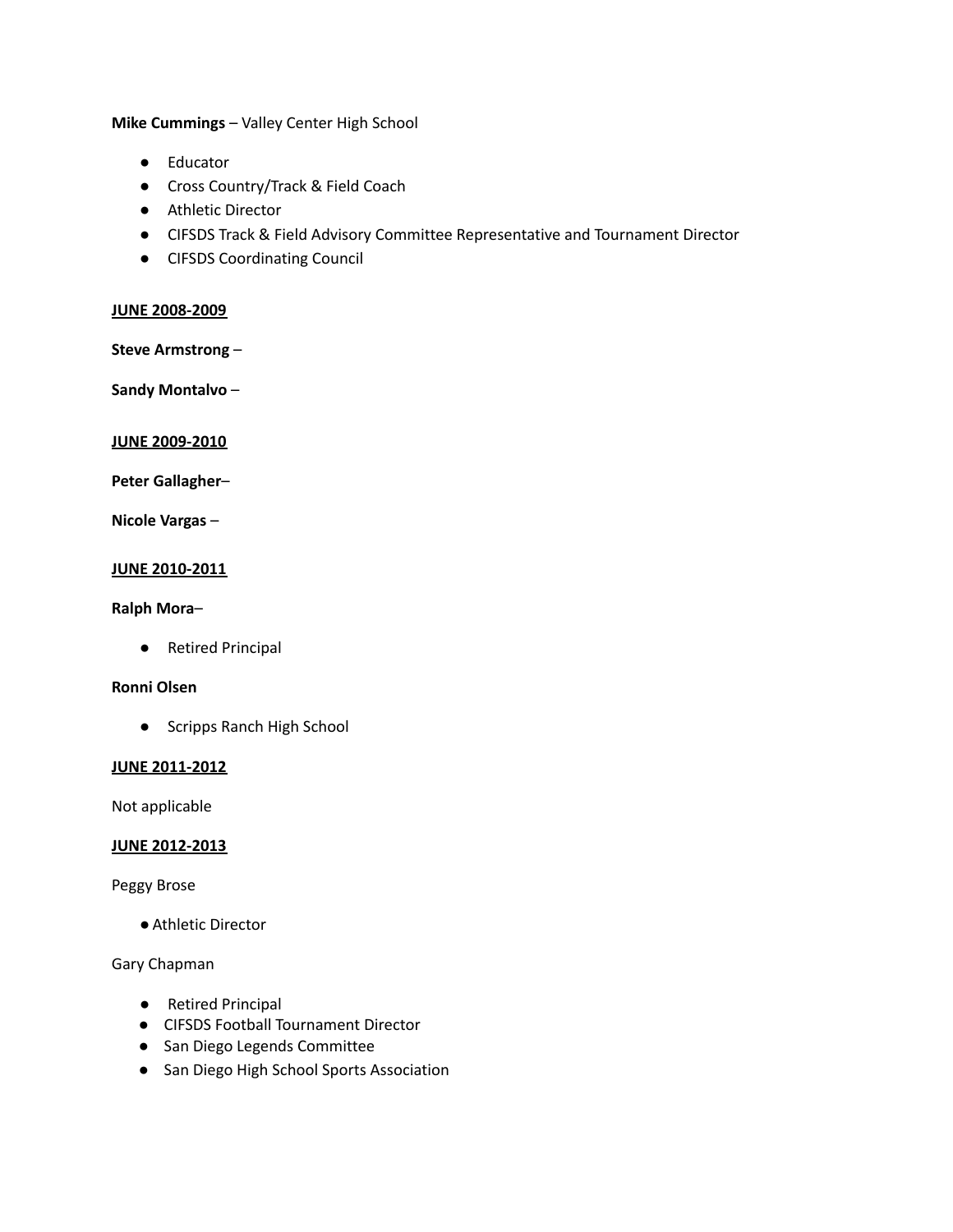### **JUNE 2013-2014**

**Bill Stout** – Calvin Christian School

- Educator
- Athletic Director
- CIFSDS Coordinating Council Representative and Chair (2011-2013)

### **John Baumgarten**–

- Educator
- Athletic Director
- Petco Park Liaison
- CIFSDS Petco Park Baseball Director

### **JUNE 2014-2015**

**Kevin Brown** – Orange Glen High School

- Educator
- Boys and Girls Tennis Coach
- CIFSDS Advisory Committee Representative and Tennis Tournament Director

## **JUNE 2015-2016**

**Terry Kok** – Calvin Christian School

- Superintendent, Calvin Christian School
- CIFSDS Board of Managers Member and Past Chair
- CIFSDS Executive Committee Member

#### **JUNE 2016-2017**

**Suzanne O'Connell** – Carlsbad Unified School District

- Deputy Superintendent, Carlsbad Unified School District
- CIFSDS Board of Managers Member and Past Co-Chair
- CIFSDS Executive Committee Member

#### **Dennis McClanahan** – Mount Carmel High School

- Educator
- Cross Country/Track & Field Coach
- CIFSDS Track & Field Advisory Committee Representative and Tournament Director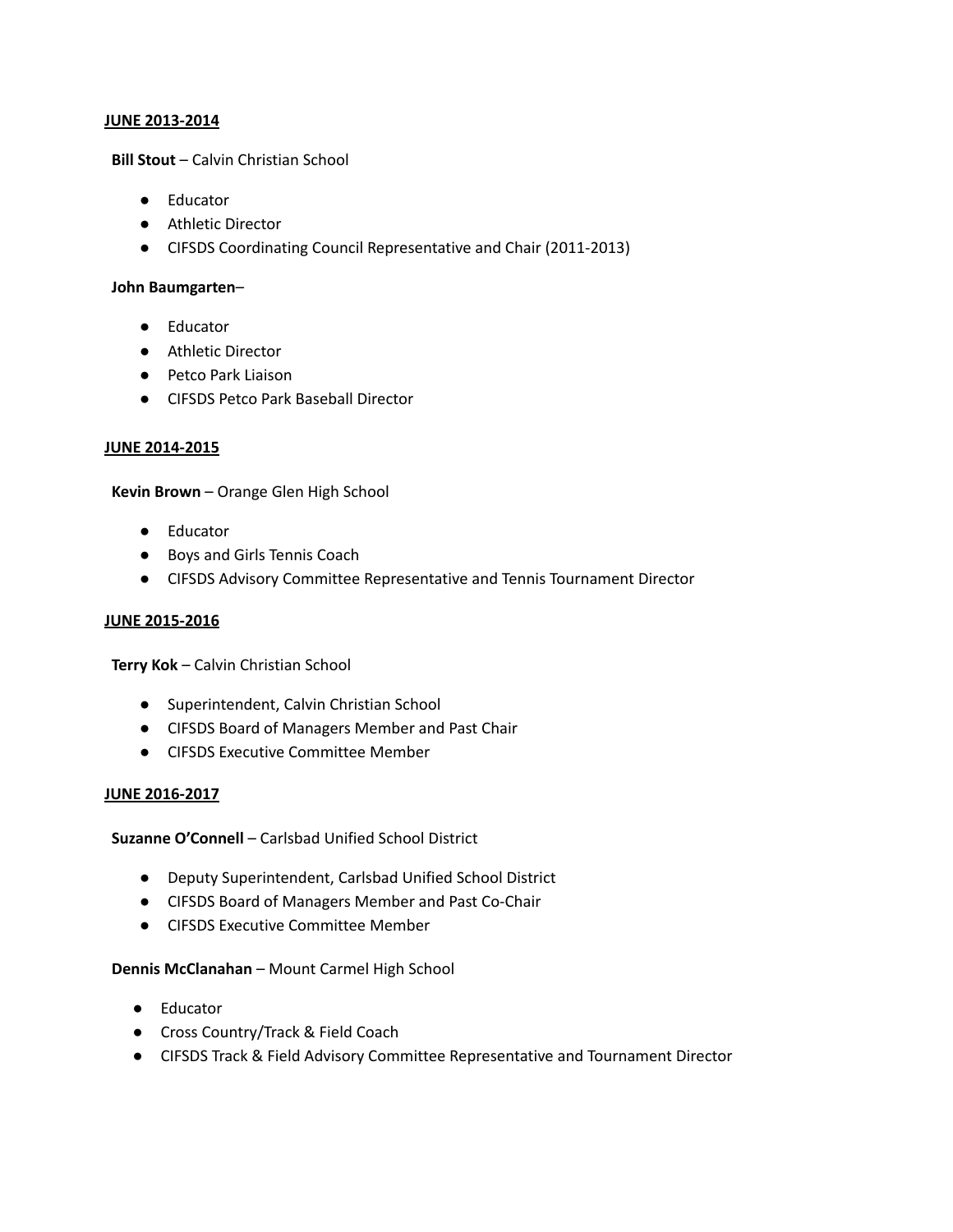# **JUNE 2017-2018**

### **Mike Dolan** –

- Educator
- CIFSDS Football Tournament Director
- Retired Football Coach, Orange Glen High School
- San Diego Legends Committee
- San Diego High School Sports Association

# **Tim Tyler** –

- Educator
- CIFSDS Petco Park, Softball and B. Wrestling Tournament Director
- Retired Softball Coach

### **JUNE 2018-2019**

#### **Steve Bridges** –

- Educator
- Athletic Director
- CIFSDS Golf Tournament Director
- Football Coach, Escondido High School

#### **Mike Saltzstein** –

- CIFSDS Swimming and Diving Liaison
- Swimming and Diving Co-Tournament Director
- Swimming and Diving Advisory Committee Representative

# **JUNE 2019-2020**

#### **Sandy Noujaim** –

- Educator
- Athletic Director
- CIFSDS Coordinating Council Member and Past Chairperson

# **Aaron Quesenell** –

- CIFSDS Golf Liaison
- CIFSDS Golf Advisory Representatives